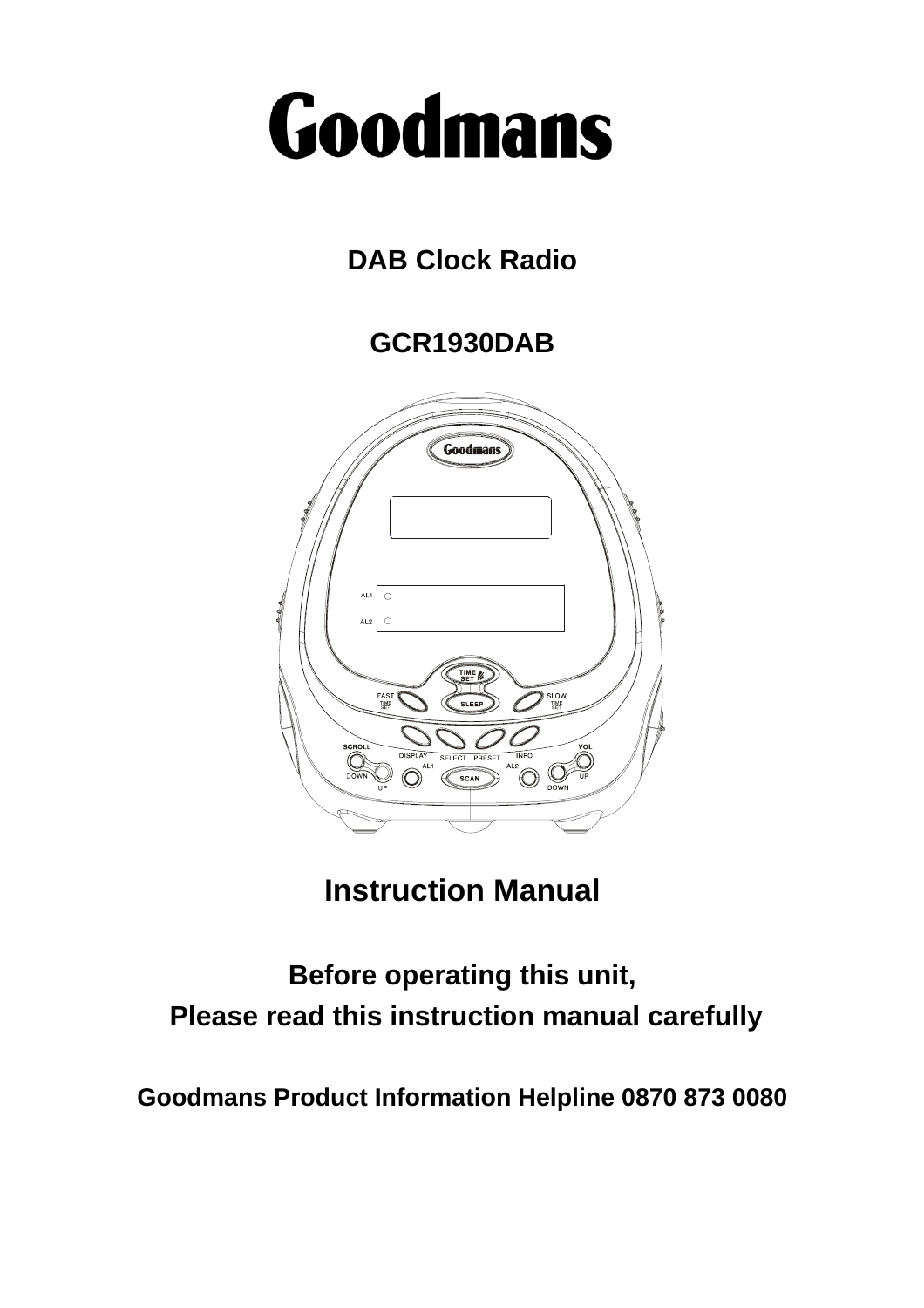# **Introduction**

Congratulations on you purchase of this latest "state of the art " Digital Audio Broadcast Radio. Please read through the following pages to get the most out of this GCR1930DAB.

# **What's in the box**

On unpacking the unit the following should be located within the packaging

- 1 x GCR1930DAB Main unit
- 1 x Instruction Manual
- 1 x Quick start Guide

Please retain all packaging materials for use in the event of the product needing transportation or in the unlikely event of the product requiring repair.

# **Table of contents**

|                                         | Page No.       |
|-----------------------------------------|----------------|
| <b>Introduction</b>                     | $\mathbf{2}$   |
| <b>Important Notes</b>                  | 3              |
| <b>Getting Started</b>                  | 6              |
| <b>Location Of Controls</b>             | $\overline{7}$ |
| <b>General Operation</b>                | 8              |
| <b>Clock Operation</b>                  | 9              |
| <b>DAB Operation – (Including Menu)</b> | 11             |
| Troubleshooting guide & Specifications  | 17             |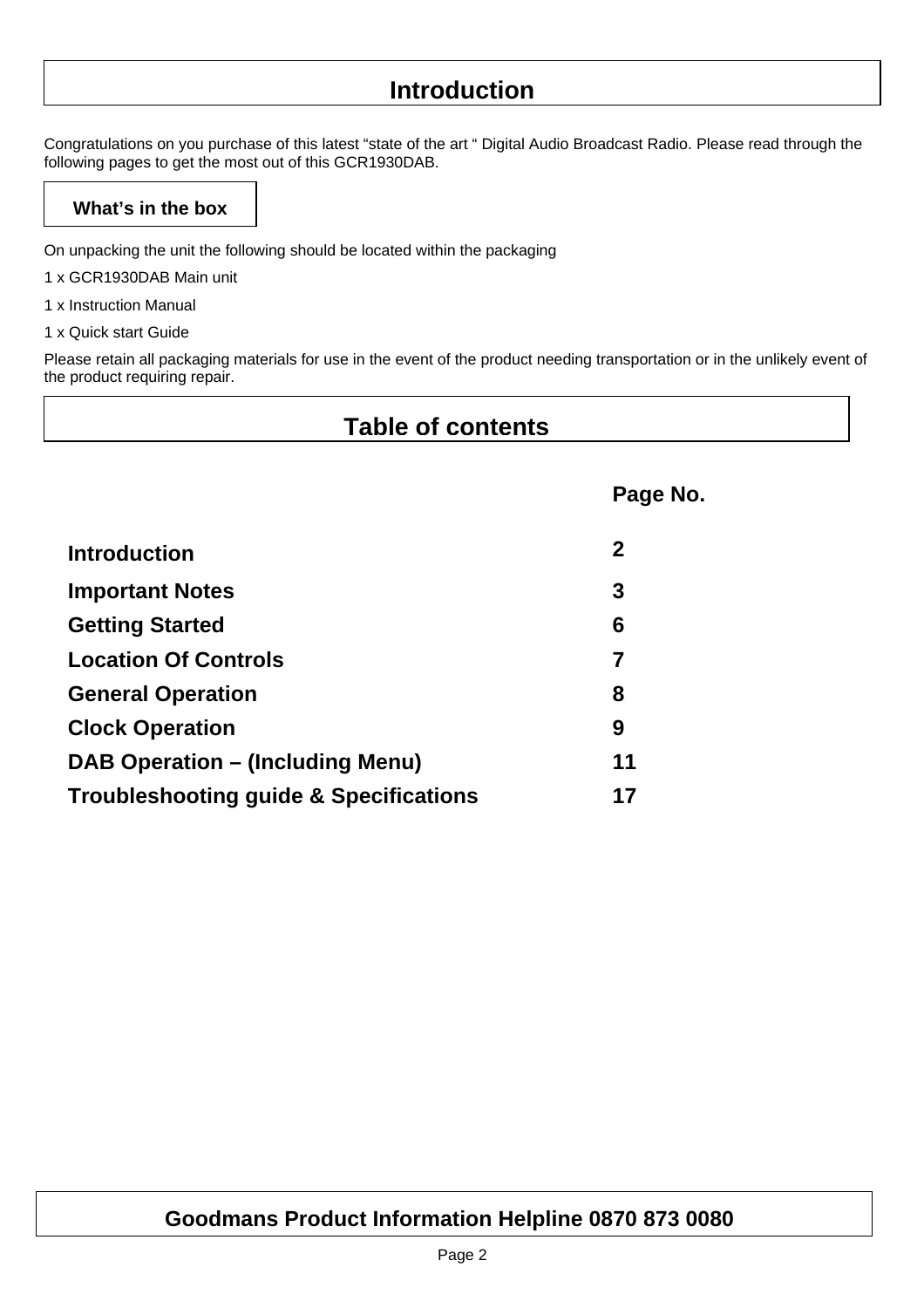# **IMPORTANT NOTES**

Your hearing is very important to you and to us so please take care when operating this equipment. It is strongly recommended that you follow the listed guidelines in order to prevent possible damage or loss of hearing:

#### **ESTABLISH A SAFE SOUND LEVEL**

- Over time your hearing will adapt to continuous loud sounds and will give the impression that the volume has in fact been reduced. What seems normal to you may in fact be harmful. To guard against this **BEFORE YOUR HEARING ADAPTS** set the volume at a low level.
- Slowly increase the level until you can hear comfortably and clearly and without distortion.
- Damage to your hearing is accumulative and is irreversible.
- Any ringing or discomfort in the ears indicates that the volume is too loud.

#### Once you have established a comfortable listening level, DO NOT INCREASE THE SOUND LEVEL FURTHER.

The following list of typical sound levels may assist you in recognising just how loud you have set the volume level.

#### DECIBEL

Level dB Example

| 30dB | Quiet library, soft whisper.                           |
|------|--------------------------------------------------------|
| 40   | Living room, fridge freezer bedroom away from traffic. |
| 50   | Normal conversation, quiet office, light traffic.      |
| 60   | Electric sewing machine,                               |
| 70   | Vacuum cleaner, hair dryer, noisy restaurant           |

#### **THE FOLLOWING NOISE CAN BE HARMFUL UNDER CONSTANT EXPOSURE**

- 80dB Average city traffic, alarm clock buzzer at 2 feet, food mixer.
- 90dB Motorcycle, heavy goods vehicle, petrol lawn mower.
- 100 Pneumatic drill, chain saw, garbage truck, discotec / nightclub.
- 120 Rock band concert, thunderclap.

#### **PERMANENT LOSS OF HEARING**

- 140 **THRESHOLD OF PAIN** Gunshot 2 feet away.
- 180 Rocket Launching pad.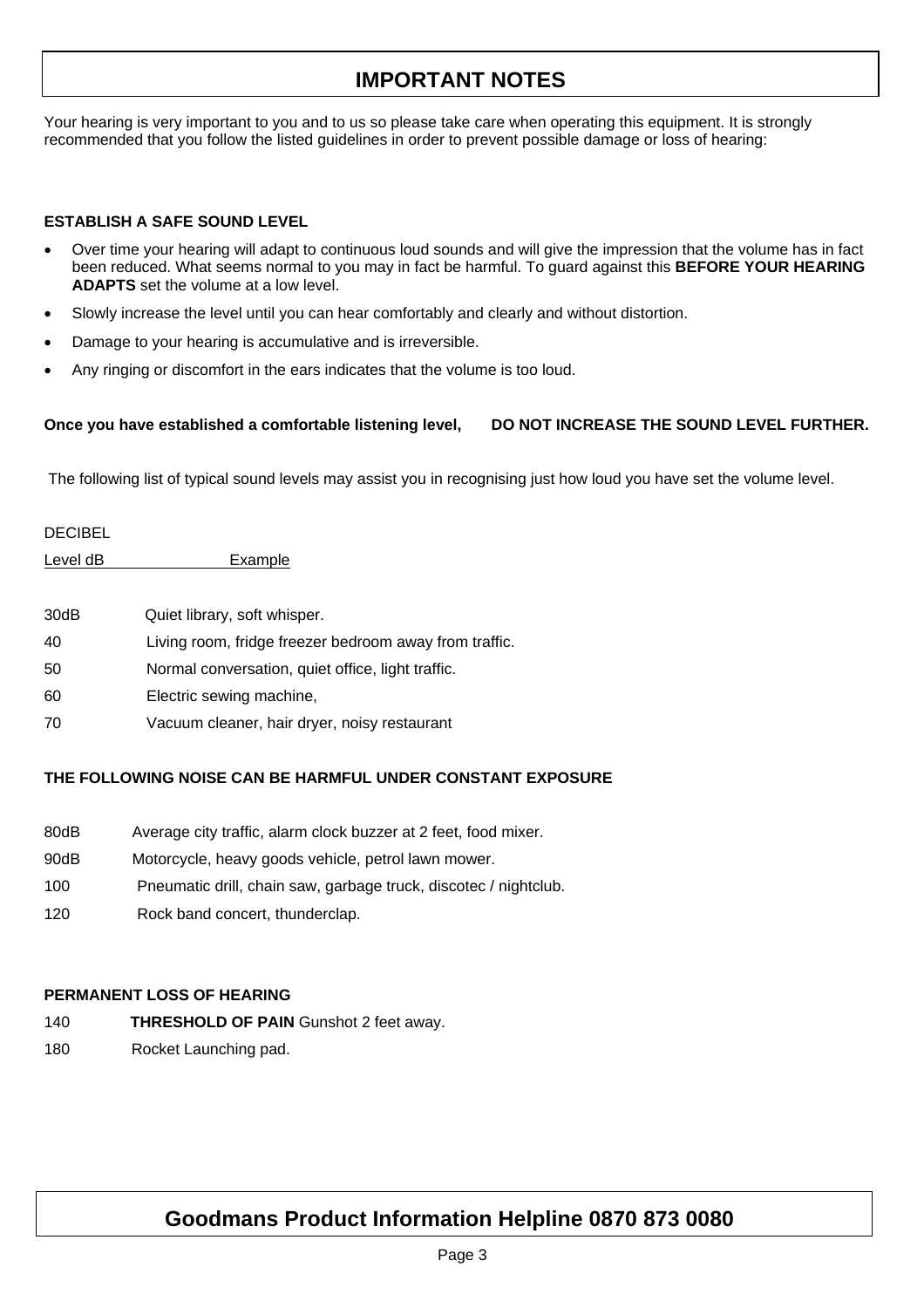# **PRE FITTED MAINS PLUGS**

For your convenience a mains plug has been fitted to this appliance. For your safety please observe the following information

- 1. Should the fuse in the plug fail remove the plug from the wall socket and replace the fuse with a 3 Amp ASTA approved to BS 1362 fuse.
- 2. Never use the plug without the fuse cover fitted. Replacement fuse covers are available from your dealer or most electrical retail outlets.
- 3. If the mains plug is cut off from the cable, rewire the replacement plug in accordance with instruction given in this manual.
- 4. CAUTION: Under no circumstances should the discarded plug be inserted mains socket. To prevent a shock hazard carefully dispose of the discarded plug. Do not leave the plug lying around where children might see it.

**WARNING:** To prevent fire or shock hazard do not expose this unit to rain or moisture.

**CAUTION:** DANGEROUS VOLTAGES EXIST INSIDE THIS UNIT, DO NOT REMOVE COVER (OR BACK). NO USER SERVICEABLE PARTS INSIDE. REFER SERVICING TO QUALIFIED SERVICE PERSONNEL. DISCONNECT FROM MAINS SUPPLY WHEN NOT IN USE.



**PLUG WIRING DETAILS** The wires in this mains lead are coloured in accordance with the following wiring codes:

| The wires in this mains lead must be connected to<br>the terminals in the plugs as follows:  |  |  |  |  |  |  |
|----------------------------------------------------------------------------------------------|--|--|--|--|--|--|
|                                                                                              |  |  |  |  |  |  |
|                                                                                              |  |  |  |  |  |  |
| Only a 3 Amp fuse should be fitted in the plug or a<br>5 Amp fuse at the distribution board. |  |  |  |  |  |  |

### **WARNING:** UNDER NO CIRCUMSTANCES MUST THE LIVE OR NEUTRAL WIRES BE CONNECTED TO THE EARTH TERMINAL IN A 3-PIN MAINS PLUG.



This symbol means that this unit is double insulated. An earth connection is not required.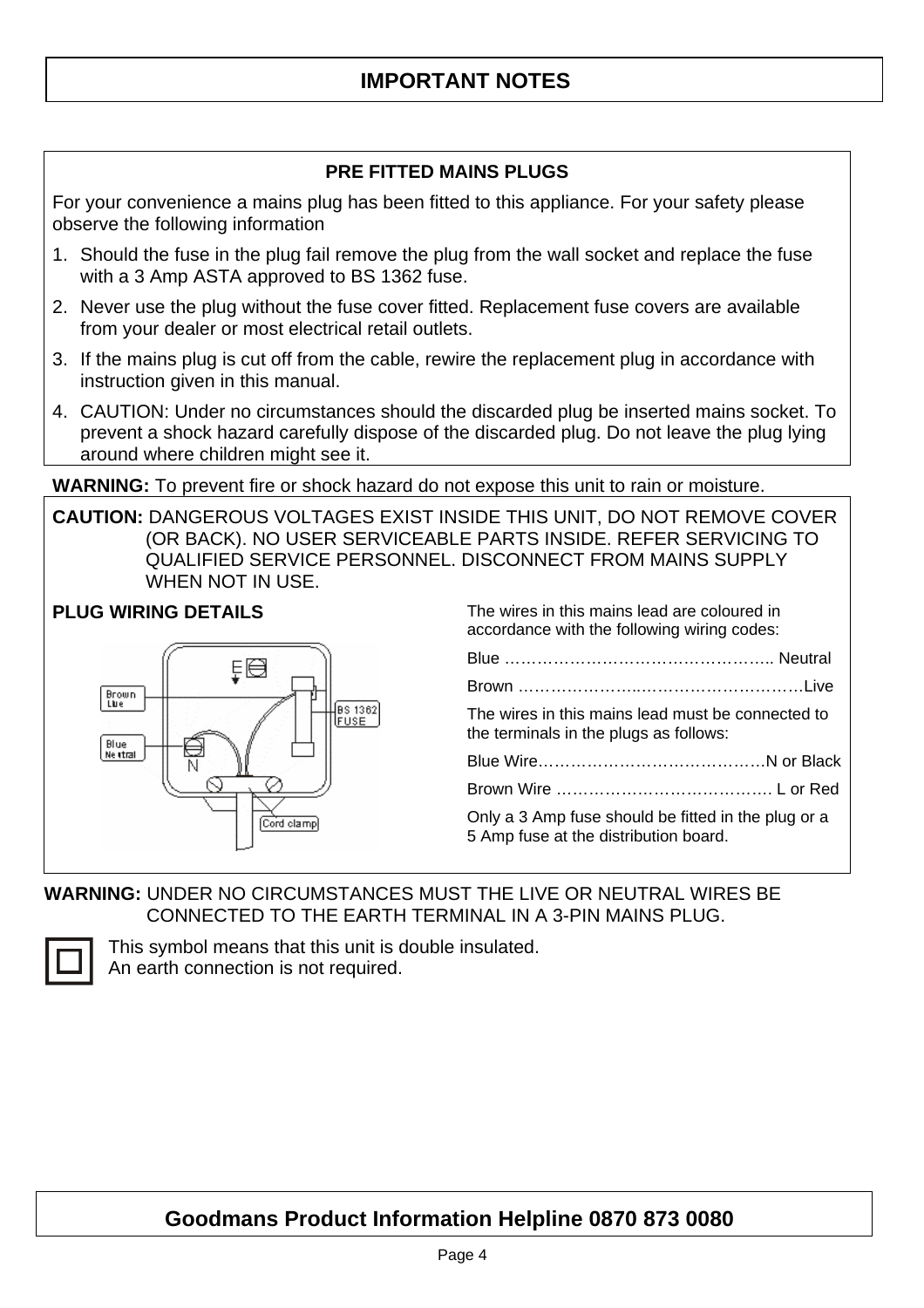# **IMPORTANT NOTES (Contd.)**

#### **SOME DO'S AND DONT'S ON THE SAFE USE OF EQUIPMENT**

#### **WARNING:**

This equipment has been designed and manufactured to meet European safety standards but like any electrical equipment, care must be taken if you are to obtain the best results and safety is to be assured.

Do read the operating instructions before you attempt to use the equipment.

Do ensure that all electrical connections (Including the mains plug, extension leads and interconnections between pieces of equipment) are properly made in accordance with the manufacturer's instructions. Switch off and withdraw the mains plug when making or changing connections.

Do consult your dealer if you are ever in doubt of the installation, operating, or safety of your equipment.

Don't continue to operate the equipment if you are in any doubt about it working normally, or if it is damaged in any wayswitch off, withdraw the mains plug and consult your dealer.

Don't remove any fixed covers as this may expose dangerous voltages.

Don't leave equipment switched on when it is unattended unless it is specifically stated that it is designed for unattended operation or has a standby mode. Switch off using the switch on the equipment and make sure that your family knows how to do this. Special arrangements may need to be made for infirm or handicapped people.

Don't listen to headphones at high volume, as such use can permanently damage your hearing.

Don't obstruct the ventilation of the equipment, for example with curtains or soft furnishings.

Overheating will cause damage and shorten the life of the equipment.

Don't allow electrical equipment to be exposed to rain or moisture.

#### **Above all**

Never let anyone, especially children, push anything into holes, slots or any other opening as this could result in a fatal electric shock.

Never guess or take chances with electrical equipment of any kind.

It is better to be safe than sorry!

TO REDUCE THE RISK OF FIRE OR ELECTRIC SHOCK, DO NOT EXPOSE THIS APPLIANCE TO RAIN OR MOISTURE, DANGEROUS HIGH VOLTAGES ARE PRESENT INSIDE THE ENCLOSURE, DO NOT OPEN THE CABINET, REFER SERVICING TO QUALIFIED PERSONNEL ONLY.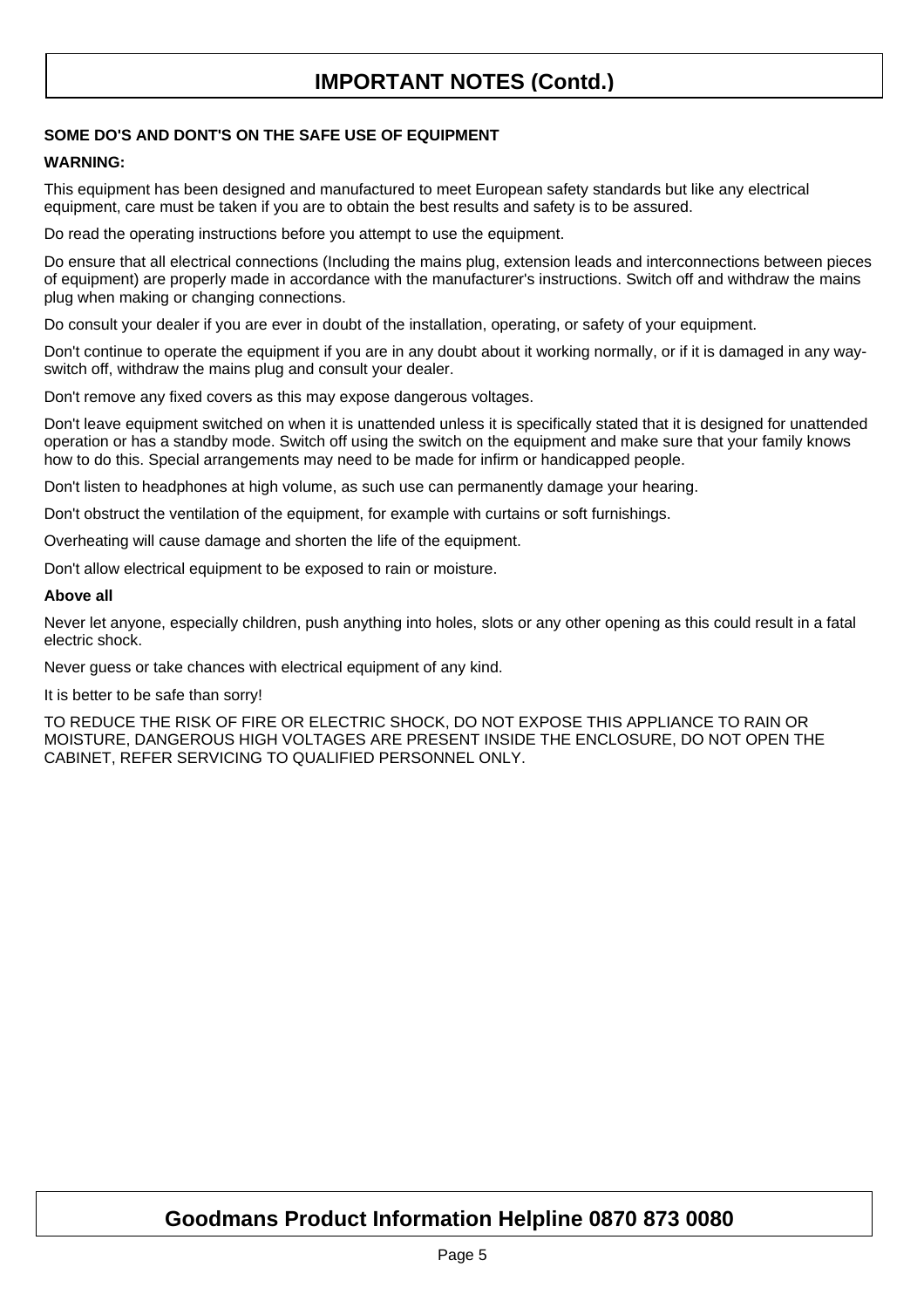# **Getting Started**

**Power Sources** 

The GCR1930DAB can be powered from the household 230V AC mains Supply via the supplied lead.

#### **AC MAINS**

Insert the 3 pin plug into a switched household AC supply socket, ensure the wall outlet socket is switched ON. The display will now illuminate indicating power is reaching the unit. Slide the switch to DAB ON to switch the unit on.

**Battery Operation** (only for back up of time and alarm setting)

Remove the Battery Compartment cover and insert 9V (9V Size Alkaline batteries), observing the correct polarity replace the cover.

NOTE: Old batteries may swell and leak. To avoid damage to the unit, remove the batteries. When the unit is to be stored for long periods of time, or if the batteries become exhausted.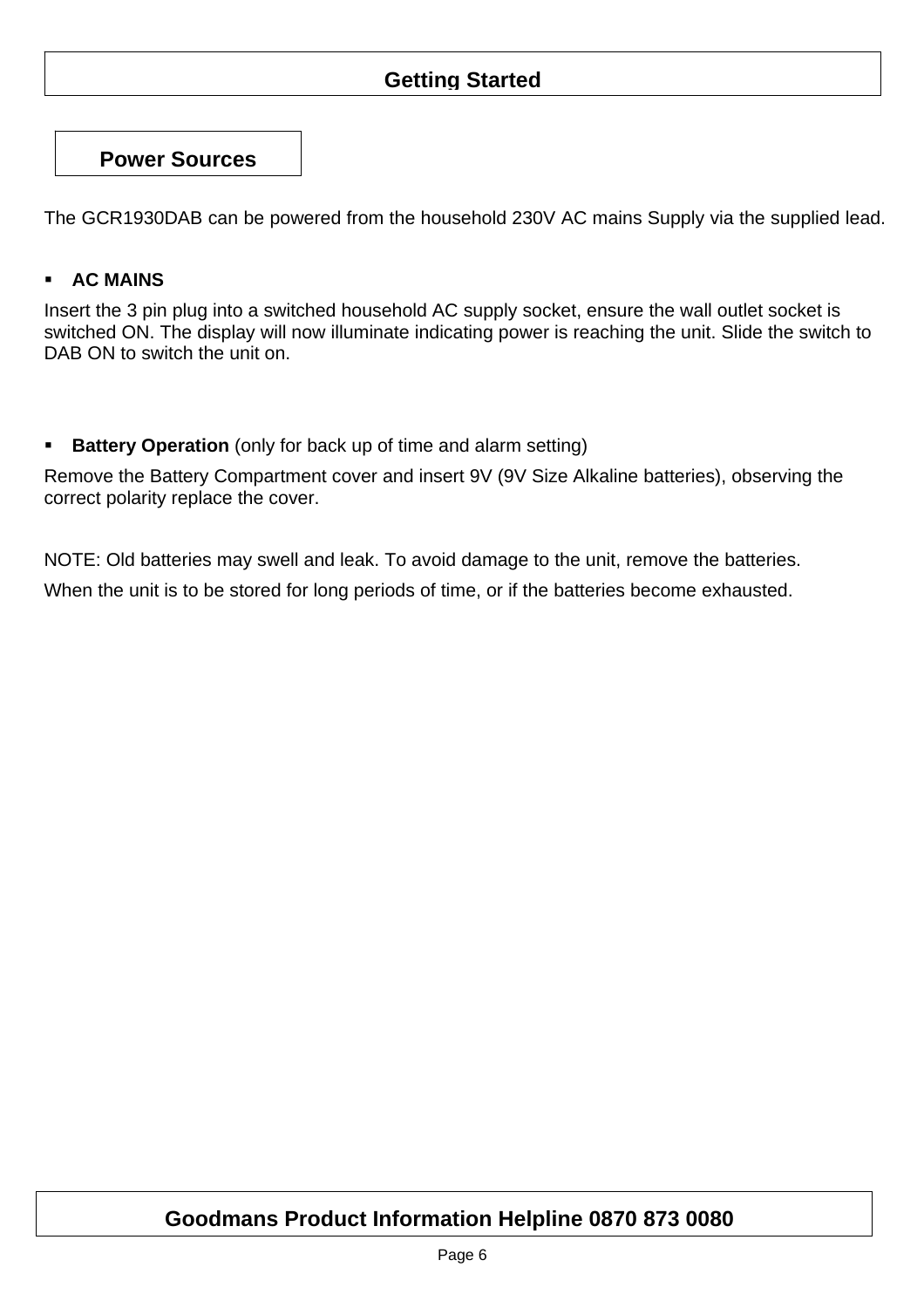# **Location of controls**







- **Front View 1. SNOOZE /SLEEP OFF BUTTON** 
	- **2. LOGO**
	- **3. DAB LCD**
	- **4. ALARM 1 INDICATOR**
	- **5. ALARM 2 INDICATOR**
	- **6. TIME SET / ALARM OFF BUTTON**
	- **7. SLEEP BUTTON**
	- $\overline{a}$   $\overline{a}$   $\overline{b}$   $\overline{b}$   $\overline{d}$   $\overline{b}$   $\overline{d}$   $\overline{b}$  **8. FAST /TIME SET BUTTON** 
		- **9. DISPLAY BUTTON**
		- **10. SCROLL DOWN BUTTON**
- **Left Side 11. SCROLL UP BUTTON** 
	- **12. ALARM 1 BUTTON**
	- **13. SELECT BUTTON**
	- **14. SCAN BUTTON**
	- **15. PRESET BUTTON**
	- **16. ALARM 2 BUTTON**
	- $\text{Cov}(A) \times \text{Cov}(A)$  17. VOLUME DOWN BUTTON
		- **18. VOLUME UP BUTTON**
		- **19. INFO BUTTON**
- **Right Side 20. SLOW BACK/TIME SET BUTTON** 
	- **21. PHONE JACK**
	- **22. DIMMER HIGH/LOW SWITCH**
	- **23. BUZZER HIGH/LOW SIWTCH**
	- **24. ALARM 1 ON/OFF SWITCH**
	- **25. ALARM 2 ON/OFF SWITCH**
	- **26. DAB ON/OFF/ALARM BY DAB/ BUZZ SW.**
	- **27. LED CLOCK DISPLAY**
	- **28. "T" aerial**

Note: Important for best reception unravel and spread the DAB "T" aerial as shown.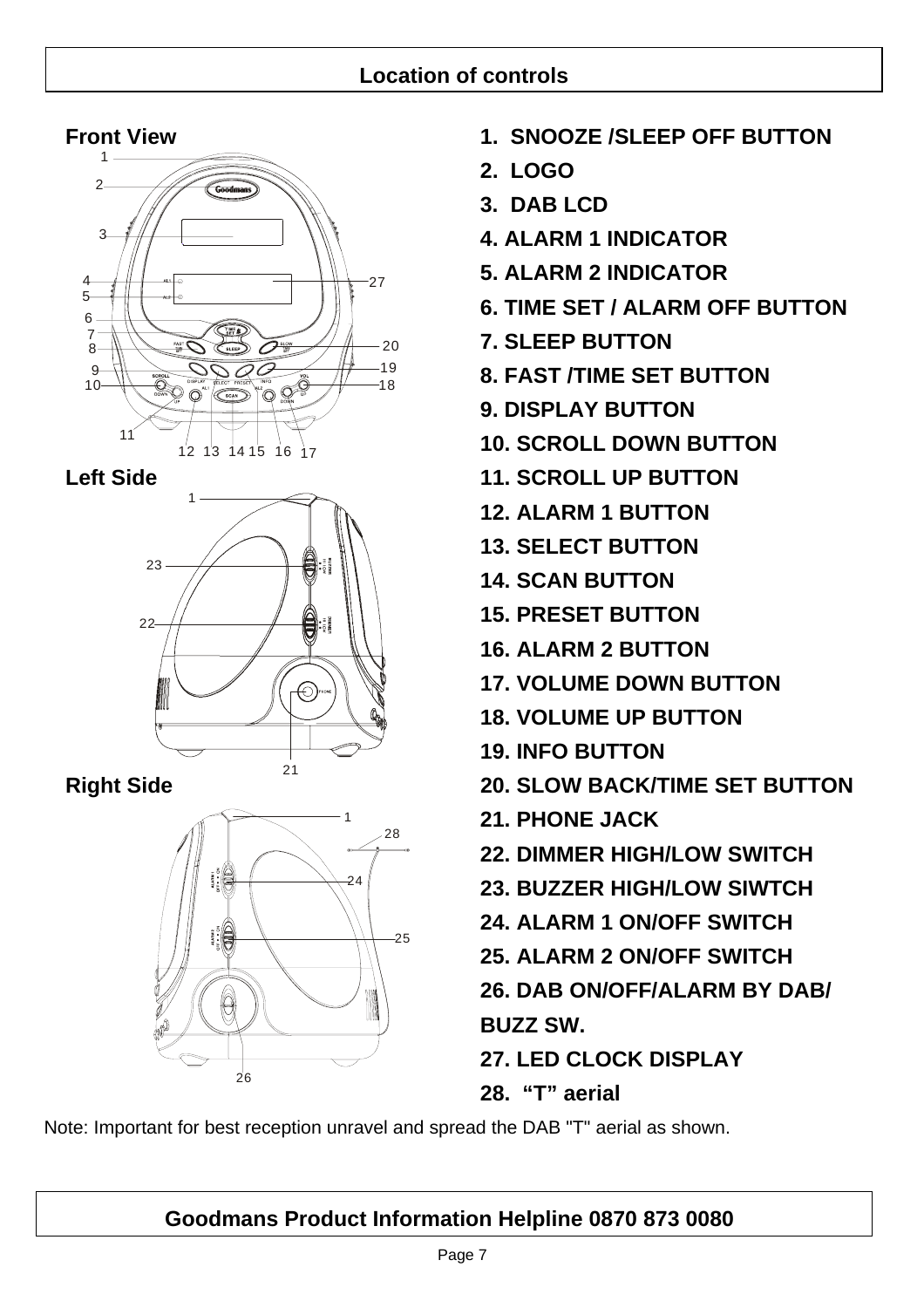# **General operation**

DAB or Digital Audio Broadcasting represents a new age in broadcasting technology and as with all new technologies it is significantly different to traditional Analogue FM/AM broadcast methods. The new system no longer relies on tuning to a given frequency but instead allows the DAB receiver to provide an active Station List of all available radio programmes/stations at the touch of one button. Station Lists are described in more detail in the DAB Operation section of this manual.

Before selecting the DAB function make sure that the wire "T" aerial is fully extended and forms a "T" shape.

- 1. Connect the unit to the household mains supply.
- 2. Slide the switch to DAB ON on the left side of unit.
- 3. The unit will automatically start a scan of the DAB services and after 15 to 20 seconds the first station in the Station List will begin to playback
- **NOTE:** At this stage it is possible that the display may show "No DAB service" on the first line of the display and "Check Aerial?" on the second line of the display. This indicates the unit has been unable to locate any available DAB stations during the search process.

This may be due to :-

- a. No DAB stations in the local area Check with the DRDB at www.DRDB.org or call the reception Helpline on 08707 747474
- b. The radio needs relocating to a better location in order to get adequate reception. The signal strength indication (See Display button operation) can be used to assist this process.
- 4. Assuming there is now a Station List available the other stations on the list can be located . Use the Scroll Up/Scroll Down buttons then press the select button
- 5. Use the Volume control to increase or decrease the sound output level as required.

### **Important Reminder for DAB Reception**

Please be reminded that this unit is specifically designed for reception of UK only DAB stations restricted to Band 3 (11B to 12D) only it will therefore **NOT** receive DAB stations in European areas that broadcast on L band

#### **Power Off**

To switch the radio OFF slide the DAB switch to DAB OFF.

Note: in this state it will still show the clock in the lower display and draw a small amount of power from the AC mains supply.

#### **Headphones**

A stereo headphone socket is provided for private listening. Connect a pair of low impedance (8-16 ohm) headphones or earphones (not supplied) with a 3.5mm stereo jack plug. When headphones are connected the main speakers are automatically disconnected.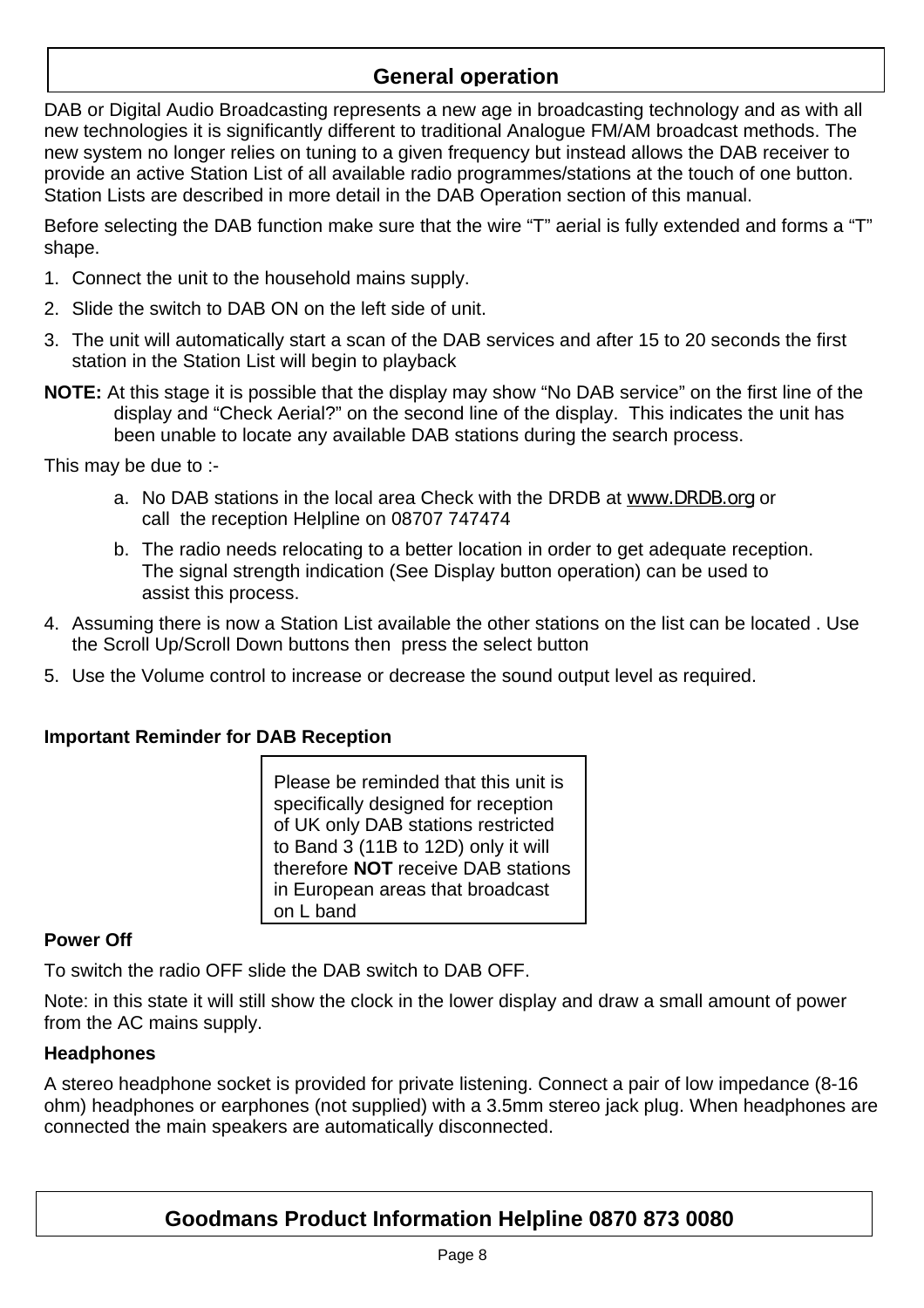# **Clock Operation**

# **Setting the Clock**

Before any alarm functions can be used on your alarm clock radio you must first set the clock to the correct time.

- 1. Place the unit on a flat surface. Plug the main plug into the wall socket and switch on the wall socket.
- 2. The clock LED display will flash.
- 3. Press and hold the **TIME SET** button and simultaneously press or hold down the **FAST** forward button or the **SLOW** backward button. The LED clock display will fast forward or reverse the minutes and hour segments. Release all buttons when the correct time is set. The clock is a 24 hours clock.

## **Display Dimmer Switch**

The clock display and DAB radio display backlight has two brightness levels, high (**HI**) and low (**LO**).

The level is set by the **DIMMER** slide switch located on the left side of the clock radio.

# **Using the Alarms**

The alarm function can be set to operate on the following function: wake up to two different alarm times which you can choose to use independently or simultaneously. AL1 or AL2 or AL1+AL2. They operate in the same way and can be set to either sound a buzzer or switch on the radio.

#### **Set the Alarms**

Press and hold down the alarm button, either **ALARM 1** or **ALARM 2**, and press the **FAST** forward and **SLOW** backward buttons to select the time you wish the alarm to sound.

**Noted**: This clock is in 24 hours format.

Once the time is set release the alarm button.

Set the **FUNCTION** slide switch on the right side of the clock radio to either **AL. BUZ** or **AL. DAB**  depending on whether you wish the alarm to sound the buzzer or switch on the radio.

Set the relevant alarm on/off slide switch on the right side of the clock radio to the **ON** position.

#### **Silencing the Alarms**

When the alarm sounds it can be cancelled by pressing the **TIME SET** / Alarm Off button. The alarm will sound again the next day.

Alternatively the alarm can be cancelled by setting the relevant alarm slide switch on the right side of the clock radio to the **OFF** position. In this case the alarm will not sound the next day.

#### **Snooze**

To temporarily since the alarm when it sounds, press the **SNOOZE** button. This silences then alarm for approximately 7 minutes that it will sound again.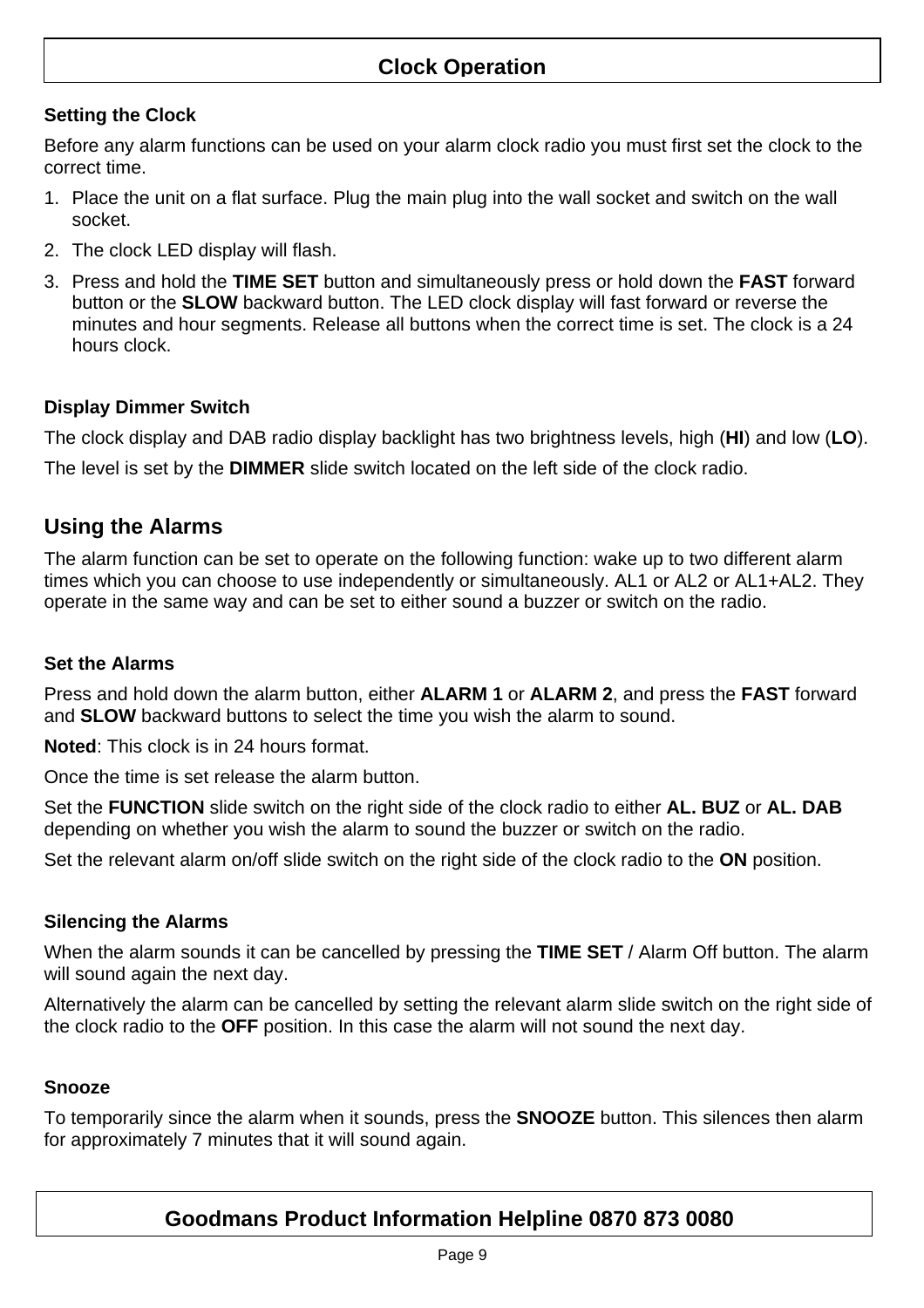# **Clock Operation (contd.)**

#### **Buzzer Lever**

There has 2 buzzer levels, high (**HI**) and low (**LO**). It can be set by **BUZZER** slide switch at the left side of the clock radio.

#### **Using the Sleep Function**

The sleep function enables you to set the radio to play for a period of up to 59 minutes, then automatically switch off.

Tune to the desired radio station.

Set the **FUNCTION** slide switch to the **DAB OFF, AL. DAB** or **AL. BUZ** position.

Press and hold down the **SLEEP** button. The clock display will start to count down from "**0:59**" minutes and the radio will come on.

Continue to hold the **SLEEP** button down until the sleep period you require is displayed then release the **SLEEP** button.

If you wish to increase the period hold down the **SLEEP** button and press either then **FAST** forward or **SLOW** backward button. The time increase up to a maximum of 59 minutes.

To cancel the sleep function press the **SNOOZE**/Sleep Off button. The radio will switch off immediately.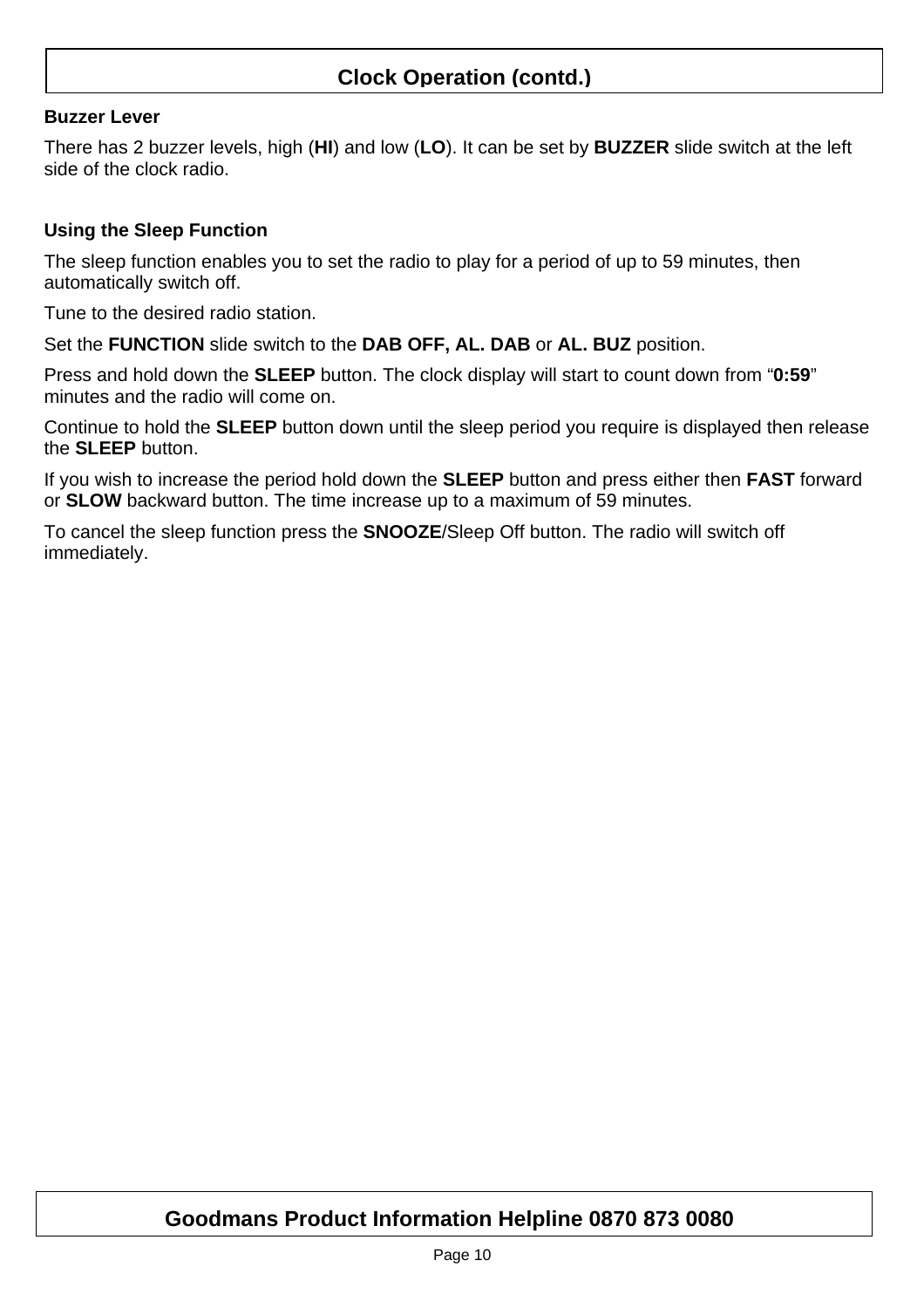# **DAB operation**

# **Using the DAB Radio**

### **Initial DAB Station Search**

Set the **FUNCTION** slide switch on the right side of the clock radio, to the **DAB ON** position.

Press the **SCAN** button at the front of the clock radio. The clock radio will commence the station search process.

During the search process the display indicates the progress and stations found, for examples:



The symbols on the second line of the display are a bar graph that indicates the progress of the scan. The number on the first line indicates the number of stations found and will increase as the scan progresses.

It is possible to manually search for stations.

If there is no stations found check that adequate DAB coverage exists in your area.

Once the search has completed the DAB radio will tune to the first station in the list. Stations are listed in numerical then alphabetical order.

The station list is retained in memory so the next time you switch the tuner on, the station search does not take place.

### **Changing DAB stations**

Press either the **SCROLL UP** or **SCROLL DOWN** buttons to scroll through the available stations. The stations will appear on the second line of the display.

When the station you require is displayed press the **SELECT** button. The radio will now tune to that station.

#### **Scanning for DAB Stations**

Due to the nature of DAB radio, additional stations and services regularly become available. If you wish to see if there is any new DAB stations introduced in your area, you can initiate a search.

Press the **SCAN** button to activate a local search for stations on band 3 in the UK. This will take approximately 10 seconds. If you are using your DAB clock radio outside UK, then a wider search can be initiated by pressing and holding down the **SCAN** button for approximately two seconds. In this case a full scan is performed which will take approximately 20 seconds.

### **Station Display Symbols**

You can see some symbols displayed alongside the station names. These are defined as follows:



This indicates that the station is one of you ten most favourite stations and can be used when selecting the station order.

**?** This is displayed before the station name if the station is no available or not active.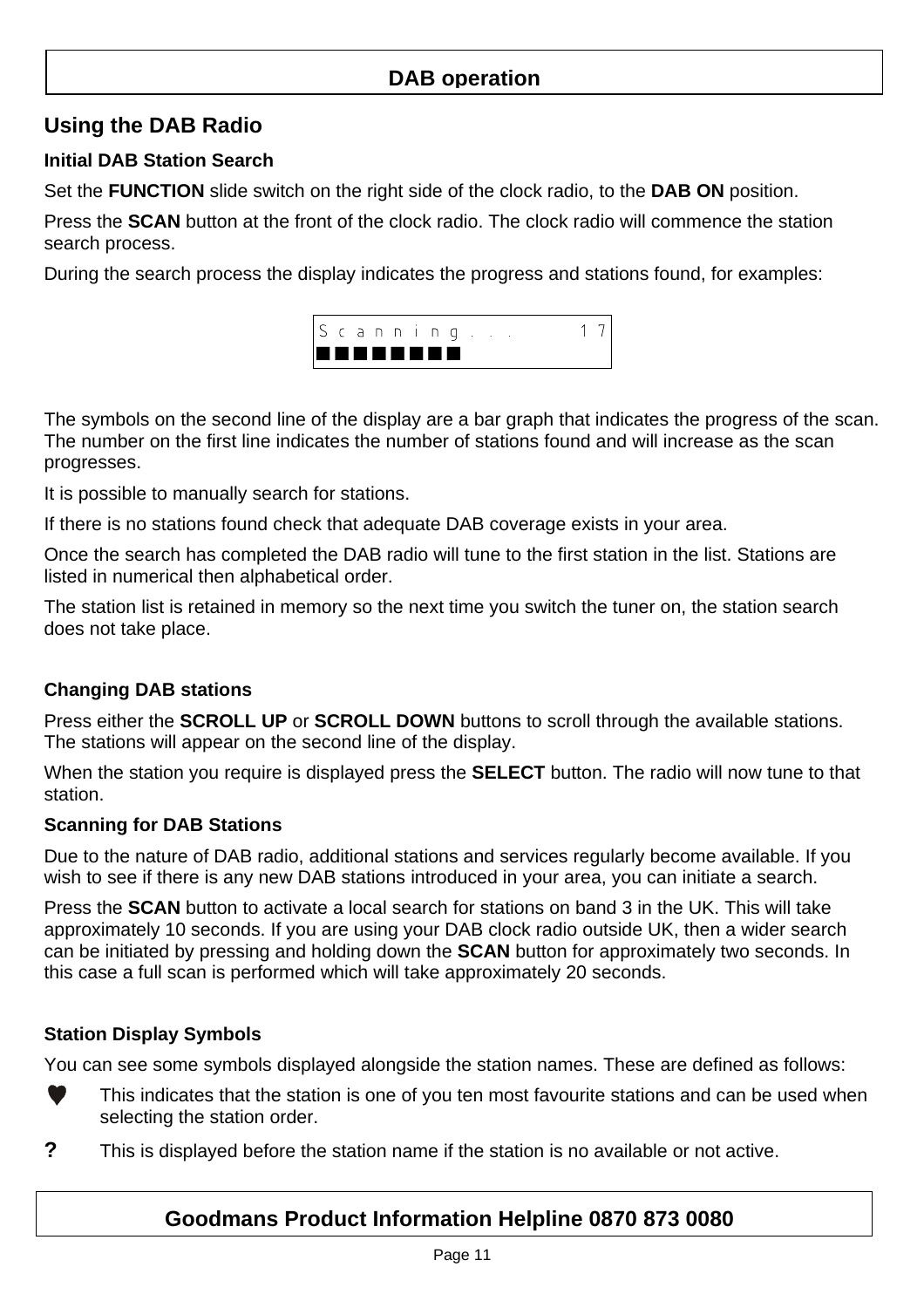- **>>** Chevrons displayed after the station name indicate that this is a primary station with secondary services.
- **<<** Chevrons displayed before the station name indicate that this is a secondary station.

#### **Volume Control**

Adjust the sound level by pressing the **VOL UP** or **DOWN** buttons.

#### **Setting DAB Presets**

You can preset up to 20 DAB stations as follows.

Tune to the station you wish to preset.

Press and hold the **PRESET** button on the front of the clock radio. '**Empty preset 1**' will be flashing on the second line of the display.

**Note:** once you have saved any presets these will be displayed instead of the **'Empty preset'**  message.

Use the **SCROLL UP** or **DOWN** buttons to select the desired preset number you wish to use for this station.

Press the **SELECT** button, '**Press #saved'** is displayed, where # is the preset number selected.

#### **Selecting a Preset DAB Station**

To select a preset station, press the **PRESET** button.

Use the **SCROLL UP** or **DOWN** buttons to select the desired preset number and press the **SELECT** button.

#### **Re-setting the DAB Preset Station**

DAB presets cannot be deleted individually but they can be overwritten. For example if you wish to change a preset from one station to another:

Tune to the new station and press and hold the **PRESET** button.

Use the **SCROLL UP** or **DOWN** buttons to select the desired preset number then press the **SELECT** button until the '**Preset #saved**' message is displayed.

#### **Reset**

To delete all of the preset stations and return the clock radio to its factory setting, press and hold down the **INFO** button for approximately 2 seconds, and then press the **SELECT** button.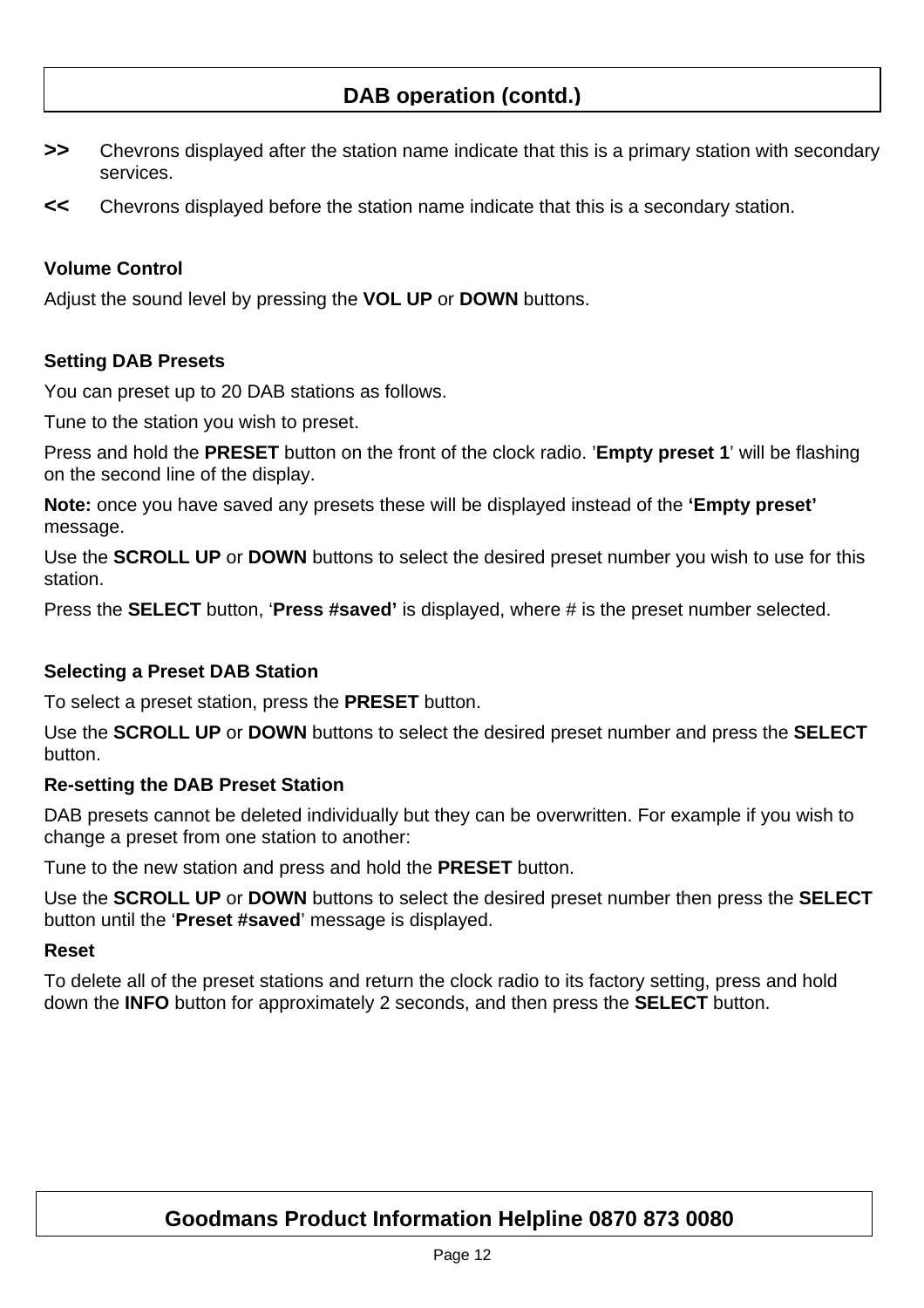#### **Changing the DAB Station Information**

It is possible to change the information that is displayed on the second line of the display when listening to a DAB station. There are seven types of information available as listed below with examples to the right. To change the information displayed press the DISPLAY button.

- Dynamic Label Segment (DLS): This is scrolling text information supplied by the DAB station. It may comprise information on music titles or details of the programme and is provided by the broadcaster.
- Program Type (PTY): This is a description of the type of programme provided by the DAB station and is provided by the broadcaster.
- Multiplex Name: This will show the multiplex that is broadcasting the programme you are listening to.
- Date: This displays the date and is provided by the broadcaster so will be accurate.
- Channel and Frequency: This displays the channel number and the transmission frequency.
- Signal Information: This show the digital bit rate and the signal mode.
- Signal Error Rate: If the transmission signal contains errors the system can apply a correction. The amount of signal correction can be displayed as a numerical value between 0 and 9. As a guide any value up to 50 is acceptable. For values above this, try to adjust the position of the antenna.

| <b>Press DISPLAY</b>                                                            |   |        |     |
|---------------------------------------------------------------------------------|---|--------|-----|
| Radio 5 Live<br>BBC                                                             |   |        |     |
| DLS<br>Scroling                                                                 |   |        |     |
|                                                                                 |   |        |     |
|                                                                                 |   |        |     |
| Press DISPLAY<br>BBC Radio 5 Live                                               |   |        |     |
| News                                                                            |   |        |     |
|                                                                                 |   |        |     |
|                                                                                 |   |        |     |
| <b>Press DISPLAY</b>                                                            |   |        |     |
| 5 L i v<br>dio<br>BBC<br>Ra                                                     |   |        | е   |
| B B C<br>Nat<br>ÎΞ.<br>al<br>$O \cap$                                           |   | DA     | Β   |
|                                                                                 |   |        |     |
| Press DISPLAY                                                                   |   |        |     |
| BBC Radio 5 Live                                                                |   |        |     |
| $07 - 08 - 2003$                                                                |   |        |     |
|                                                                                 |   |        |     |
| Press DISPLAY                                                                   |   |        |     |
| Radio 5 Live<br>BBC                                                             |   |        |     |
| 2 2 5 . 6 4 M H z<br>128                                                        |   |        |     |
|                                                                                 |   |        |     |
|                                                                                 |   |        |     |
| Press DISPLAY                                                                   |   |        |     |
| BBC Radio 5                                                                     |   | $L$ iv | e   |
| 8.<br>0kbps Mon<br>0                                                            |   |        |     |
|                                                                                 |   |        |     |
|                                                                                 |   |        |     |
| Press DISPLAY                                                                   |   |        |     |
| BBC Radio 5 Li                                                                  |   |        | v e |
| $\mathsf S$<br>- i<br>$\downarrow$<br>е<br>Γ<br>n.<br>Б<br>$\Gamma$ 0<br>г<br>q | 7 |        |     |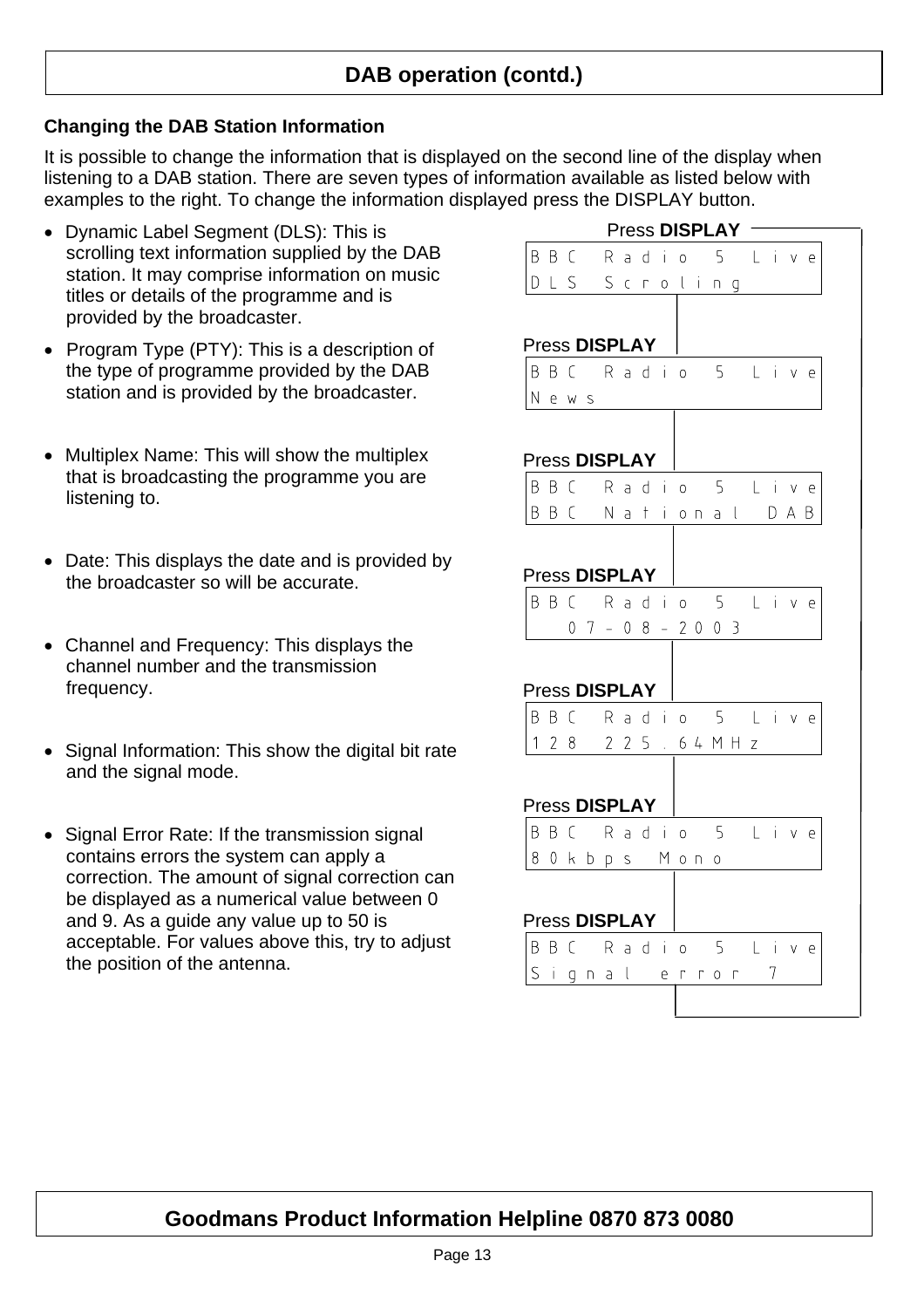#### **Using the INFO Control**

The **INFO** control enables you to configure some of the system options of the DAB radio. These options are arranged in a menu structure as shown below.



Pressing the **INFO** button will enter the menu structure. The options are described in the following paragraphs.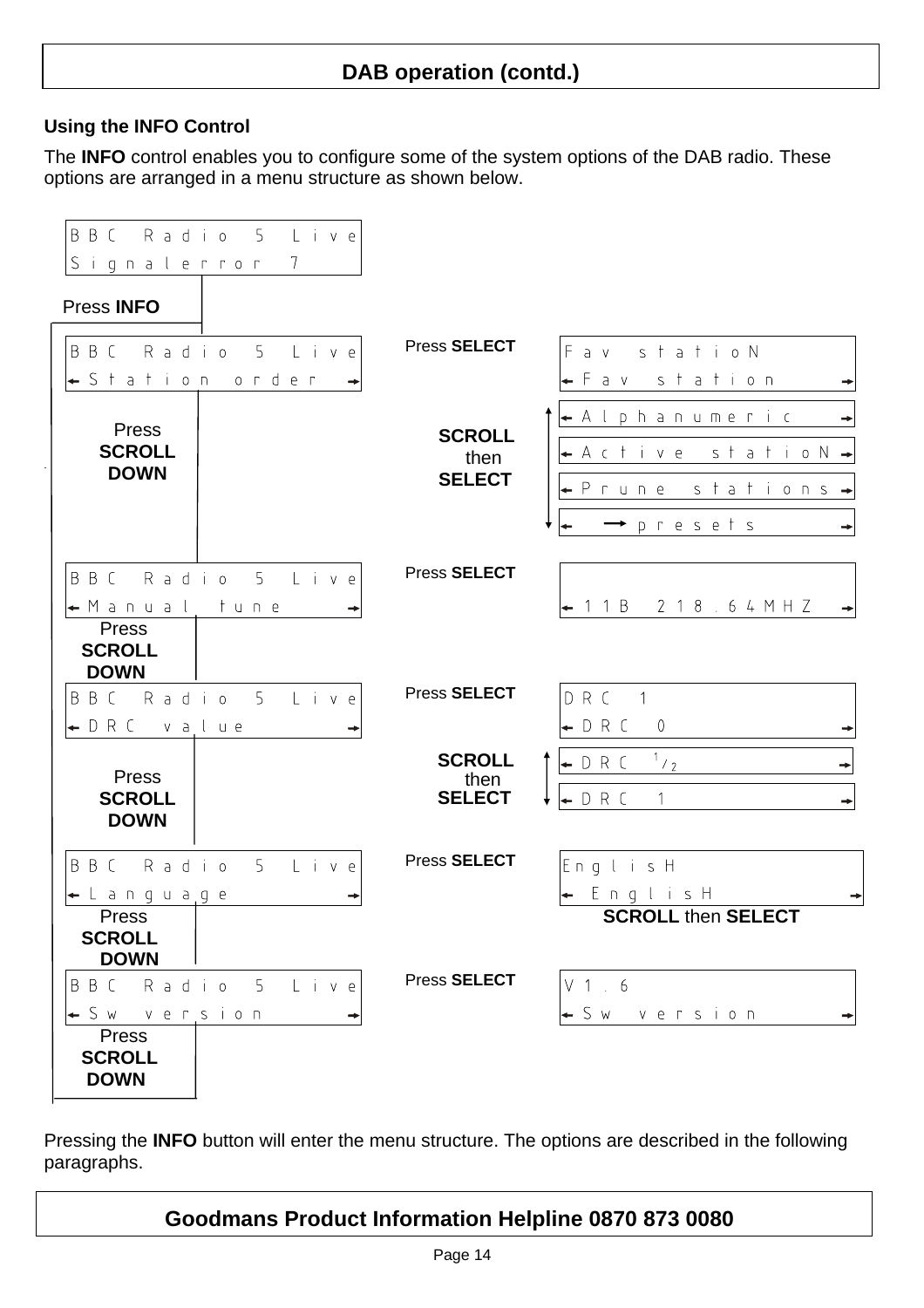### **Station Order**

 $\mathsf{L}$ 

This function enables you to define how the stations are arranged when scrolling the stations list.

To select an option press the **INFO** button, '**Station order'** will be displayed.

Press the **SELECT** button and use the **SCROLL** buttons to display the desired option. There are five options available as described below.

#### • **Favourite Station (Fav station))**

The DAB tuner monitors the stations that you listen to and will build a list of the ten most listened to stations. When this option is selected the station list is re-ordered so that these stations appear at the top of the list. When you scroll through the list you will see that your favourite stations will have a heart shaped symbol.

#### • **Alphanumeric**

This is the default setting. The stations are arranged in numerical then alphabetical order.

#### • **Active Stations**

This option will re-order the list with those stations that can be received in your area at the top of the list and those that cannot at the bottom of the list.

### • **Prune Stations**

This option will remove any stations that have no service in your area form the list.

### • **Presets (** $\blacktriangledown$   $\rightarrow$  **presets)**

This option will re-order the list so that your preset stations appear first.

Press the **SELECT** button.

### **Manual Tune**

It is possible to manually tune to a specific channel/frequency and add this to the station list.

This function can be used to assist the positioning the antenna to obtain the optimum reception for a specific channel/frequency.

Press the **INFO** button. '**Station order**' will be displayed.

Press the **SCROLL DOWN** button to display '**Manual tune**'.

Press the **SELECT** button.

Use the **SCROLL** buttons to select the channel/frequency.

Press the **SELECT** button. A rectangle will be displayed on first line of the display. The position of this rectangle indicates the signal strength, i.e the further towards the right the greater the signal strength.

| 5 A | 174.92 MHz |  |  |  |  |
|-----|------------|--|--|--|--|

Adjust the position of the antenna to obtain the optimum signal strength.

Press the **SELECT** button to return to normal service.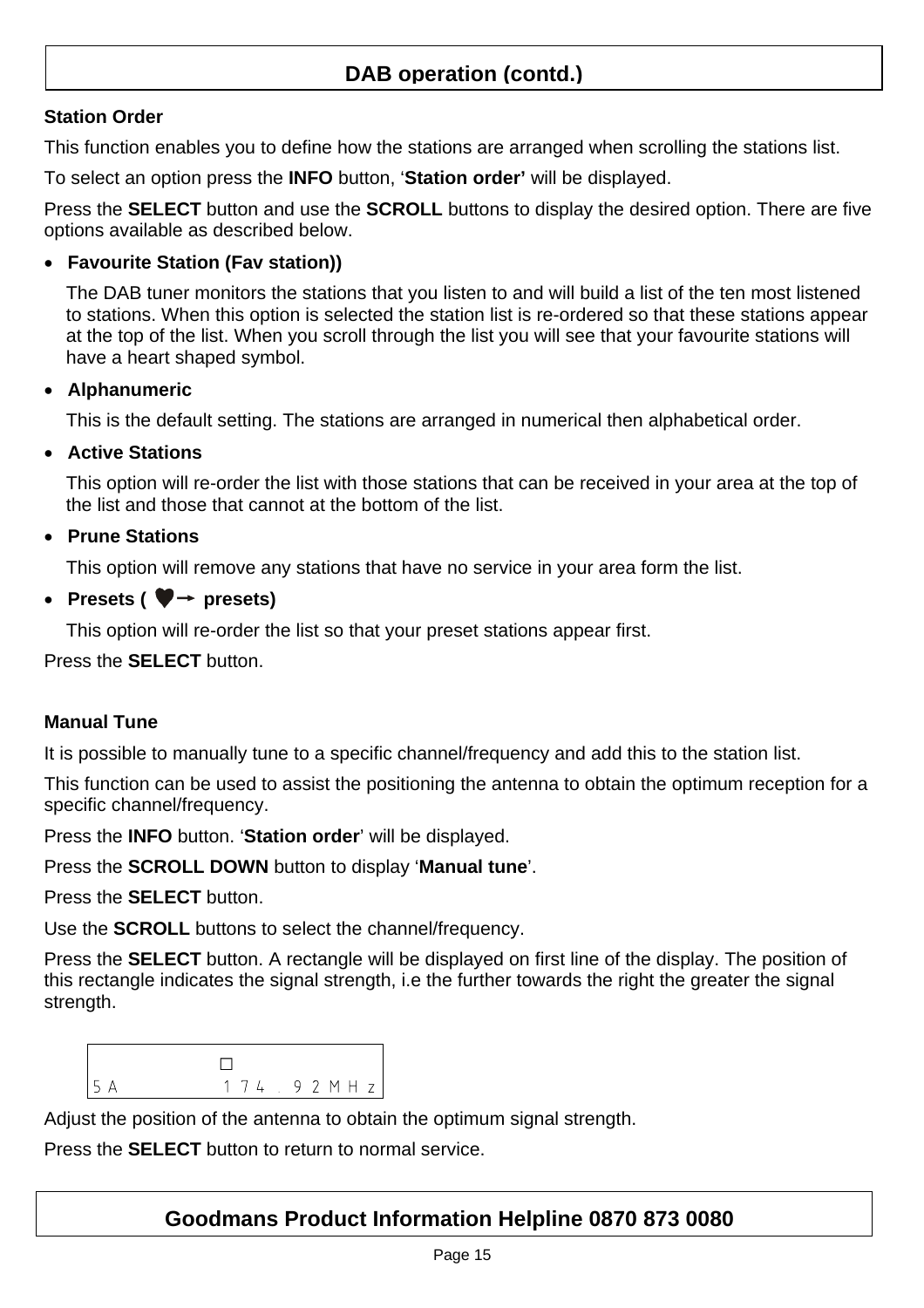### **Dynamic Range Control (DRC)**

DRC adds or removes a degree of compression to compensate for the differences in the dynamic range between radio stations. For example, a station broadcasting popular music may have a high level of compression applied since the emphasis is on a constant high listening level, whereas a station broadcasting classical music will have little or no compression as the listener requires all of the highs and lows in the music to define the detail.

There are three levels of compression:

- DRC 0 No compression applied.
- DRC 1 Maximum compression applied (this is the default).
- DRC 1/2 Medium compression applied.

Press the **INFO** button. 'Station order' will be displayed.

Press one of the **SCROLL** buttons until 'DRC value' is displayed.

Press the **SELECT** button. The current DRC level will be displayed on line 1.

Press the **SCROLL** buttons to select between the three values on line 2 of the display.

When the required value is displayed press the **SELECT** button.

#### **Language**

There is only one option presented –**English**.

#### **Software Version**

This is provided as a reference when servicing is required.

Press the **INFO** button. 'Station order' will be displayed.

Press one of the **SCROLL** buttons until '**Sw version**' is displayed. The version number will appear in line 1.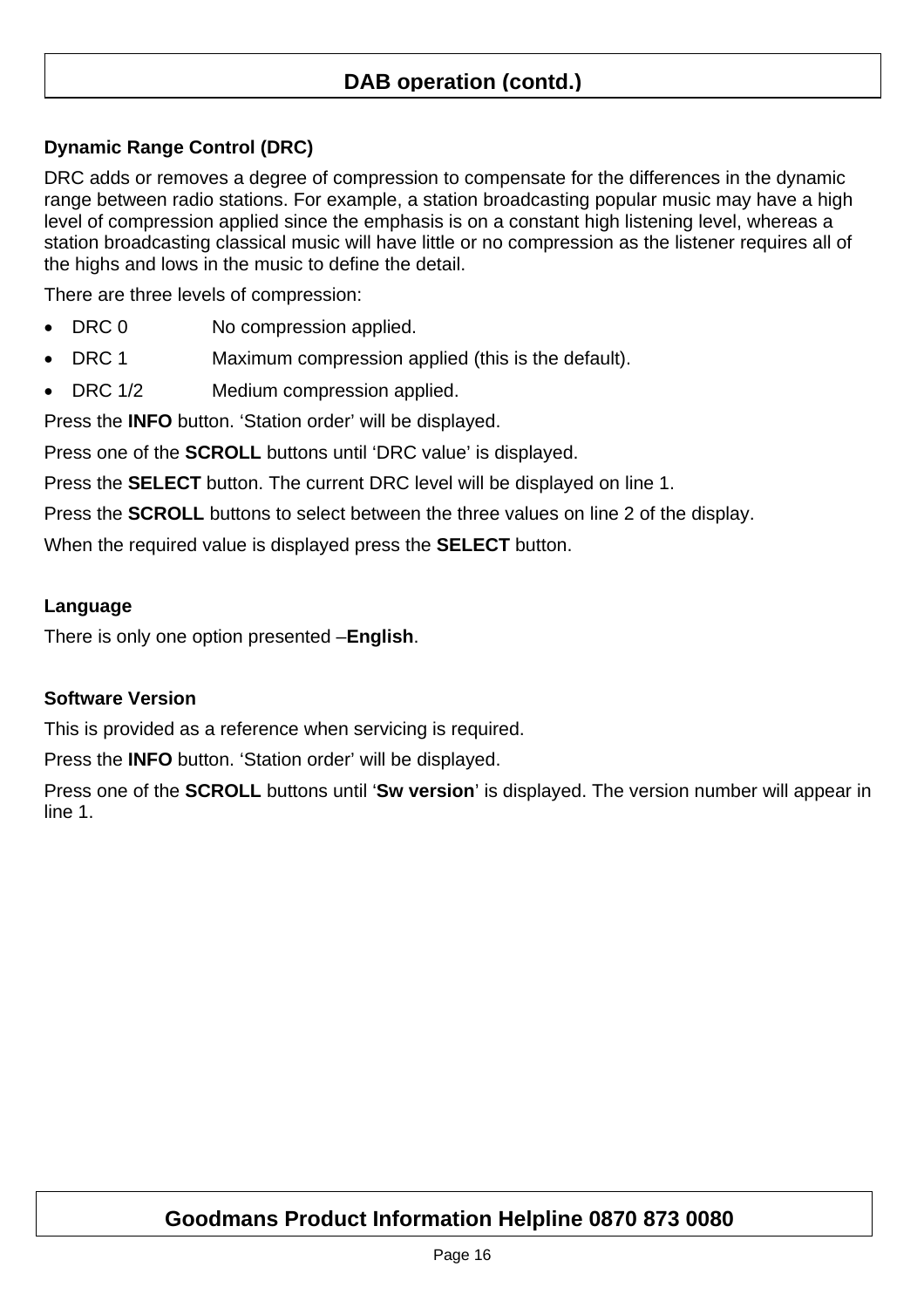# **Troubleshooting guide**

Every effort has been made to ensure this product provides optimum performance in all conditions, however we appreciate that sometimes difficulties may arise and the following table summarises some common problems.

| Problem                                 | Possible cause                              | Remedy                                                                             |
|-----------------------------------------|---------------------------------------------|------------------------------------------------------------------------------------|
| <b>General</b><br>No Sound              | No power to unit                            | Check AC supply is<br>connected and switched on                                    |
|                                         |                                             | Check the unit is switched<br>on                                                   |
|                                         | Volume control at Minimum                   | Press volume up until<br>volume level is more than<br>20.                          |
|                                         | Headphones connected to<br>headphone socket | Remove headphones<br>п                                                             |
| No DAB stations found                   | Aerial not extended                         | <b>Check Aerial and unit</b><br>position                                           |
|                                         |                                             | Use the signal meter on the<br>unit to check for signal                            |
|                                         | Outside broadcast area                      | Check location reception<br>ш<br>details at www.drdb.org or<br>call 08707 74 74 74 |
| Erroneous information in the<br>display | Temporary memory problem                    | Switch the unit off then<br>back ON this will clear the<br>problem                 |

If the problem experienced is not listed above or if after checking the remedies the problem still exists, please call our product information helpline on

# 0870 873 0080

For further assistance